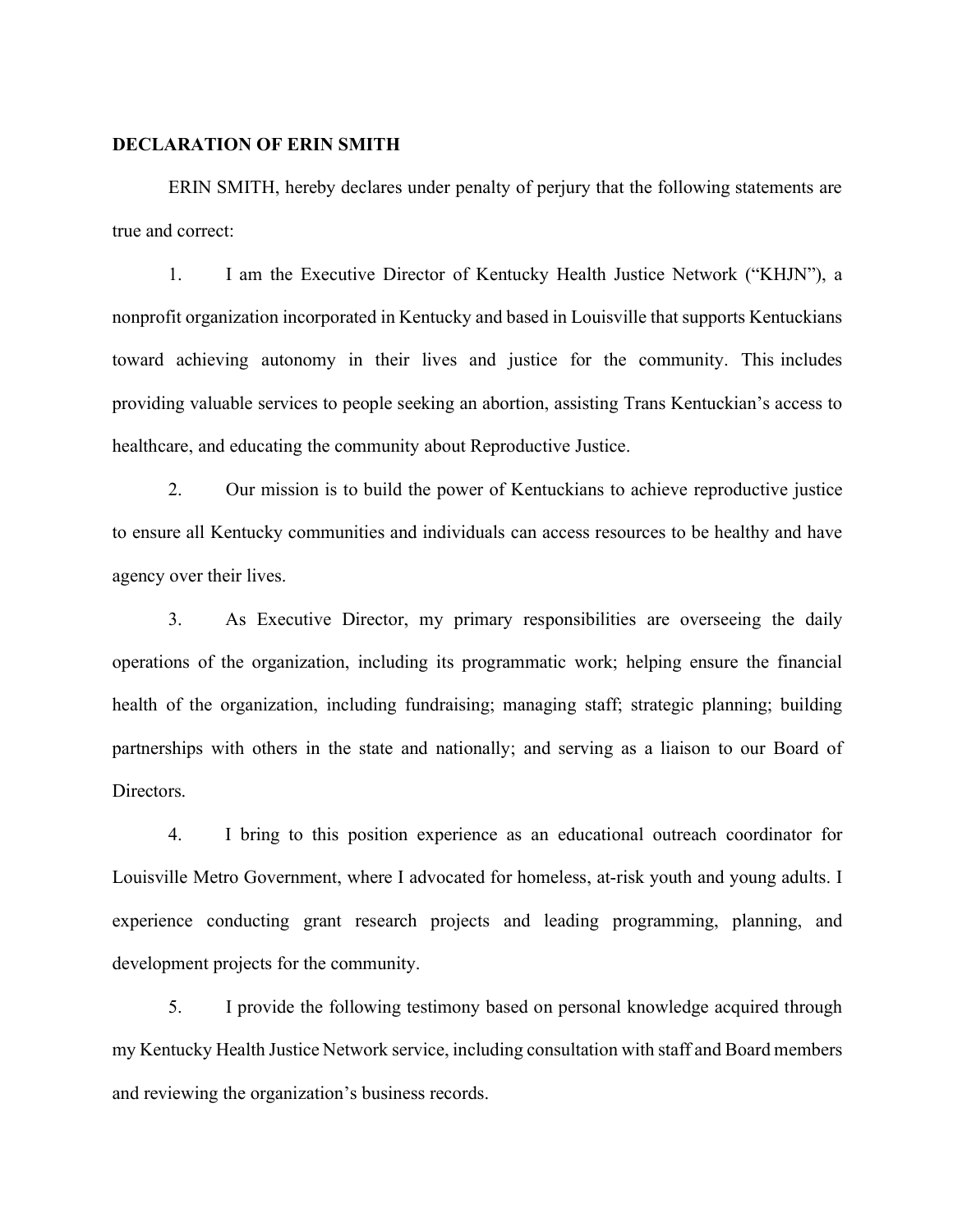### Kentucky Health Justice Network Services

6. Kentucky Health Justice Network currently employs five full-time staff members. We serve people throughout Kentucky and the Southern parts of Indiana. Kentuckians face multiple barriers when trying to access reproductive healthcare across the state. Kentucky Health Justice Network operates four unique programs to support the community through direct and educational services.

7. We have four core programs: Abortion Support Fund, All Access EKY, Trans Health, and Take Root Conference.

8. The Abortion Support Fund is a staff-supported network of volunteers who help people seeking abortion with financial assistance, transportation, interpretation, lodging, childcare, and other social services.

9. We connect with abortion patients through our hotline service, run by 27 volunteers. Our hotline offers case management and support to callers facing barriers to abortion access by examining the caller's immediate needs, gestational age, and setting up their appointment with the clinic.

10. Additionally, we partnered with the National Institute for Reproductive Health to continue our advocacy work to implement a buffer zone in Louisville. We began a relationship with Ibis Reproductive Health to study how the barriers to care impact people's ability to access certain kinds of abortions. We also started a partnership with the National Committee for Responsive Philanthropy to address the need for grant funders who support reproductive rights to direct more resources to abortion funding.

11. Our Trans Health program supports Trans Kentuckian's access to the genderaffirming healthcare they need. We provide financial assistance for gender-affirming care and emergency housing, connecting Trans Kentuckians to resources and navigating health insurance.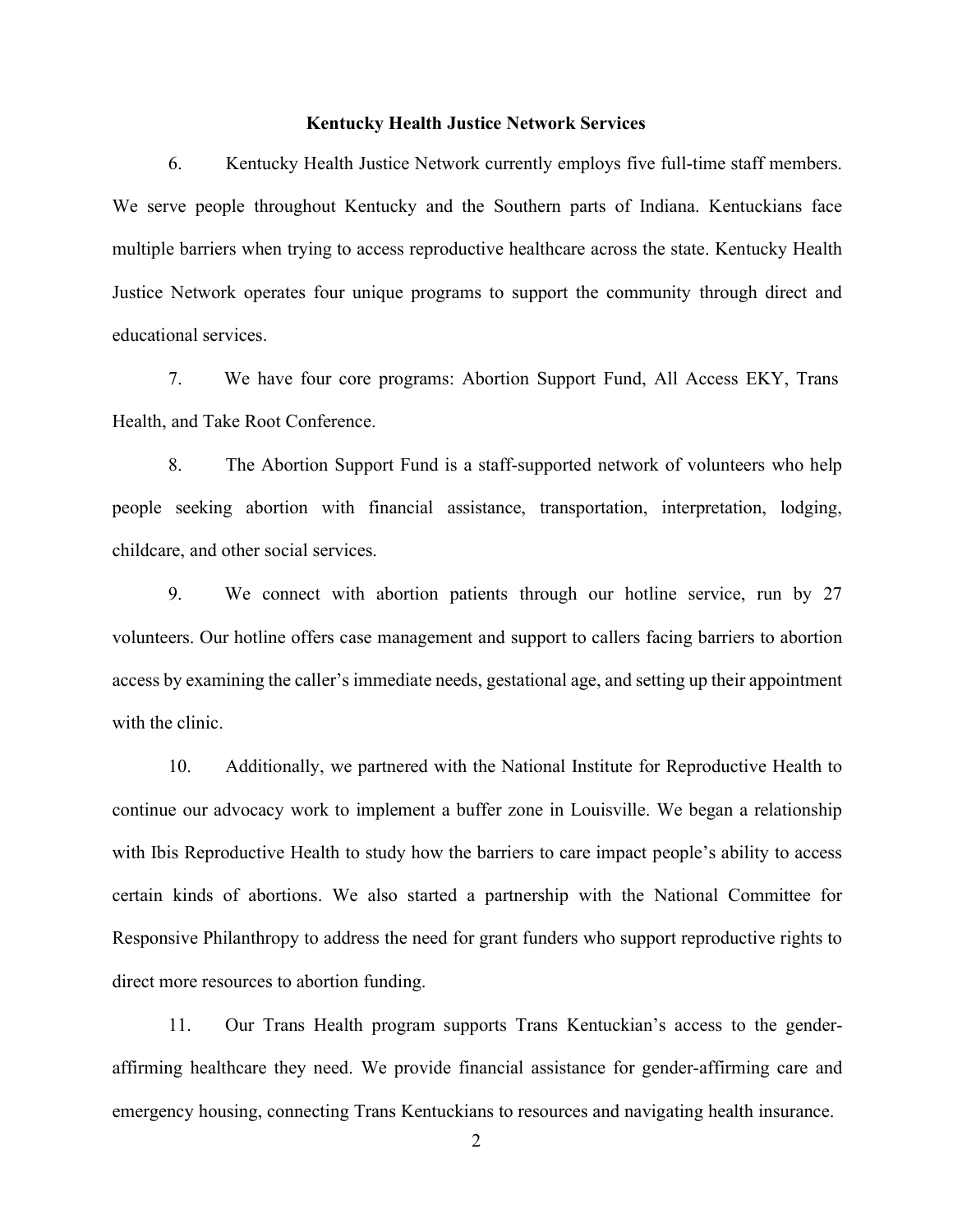12. All Access EKY combines advocacy, community organizing, and storytelling in the Southeastern part of Kentucky. In partnership with Appalshop and Power to Decide, this program builds support for policies, programs, and services that ensure young people have access to the full range of contraceptive and reproductive health care.

13. Our last program is the Take Root Conference, which encompasses housing the red state reproductive justice conference.

#### Kentucky Health Justice Network Clients

14. In 2020, 1,114 individuals reached out through the KHJN hotline for help accessing abortion. This year alone, we have already received 815 callers through our hotline service for assistance accessing abortion. Although most of our clients are from Kentucky, we continue to receive calls from individuals in surrounding states like Tennessee, Indiana, Ohio, West Virginia, and North Carolina.

15. We provided a range of services to our clients, including financial support to help cover their abortion care, gas cards, transportation, lodging, and interpretation services. We received calls from people at different stages of pregnancy, including after 15 weeks. Those with limited access to sex education resources and OB-GYN care were typically at more advanced gestational ages when they first contacted us.

16. Our clients must overcome multiple obstacles before obtaining abortion care. These obstacles include needing time off from work, needing childcare, lacking financial resources to pay for their care, lacking access to reliable and affordable transportation, difficulty in finding accurate information about abortion clinics, difficulty in making appointments because there are often long wait times, and much more. These obstacles are intensified for minors without parental support.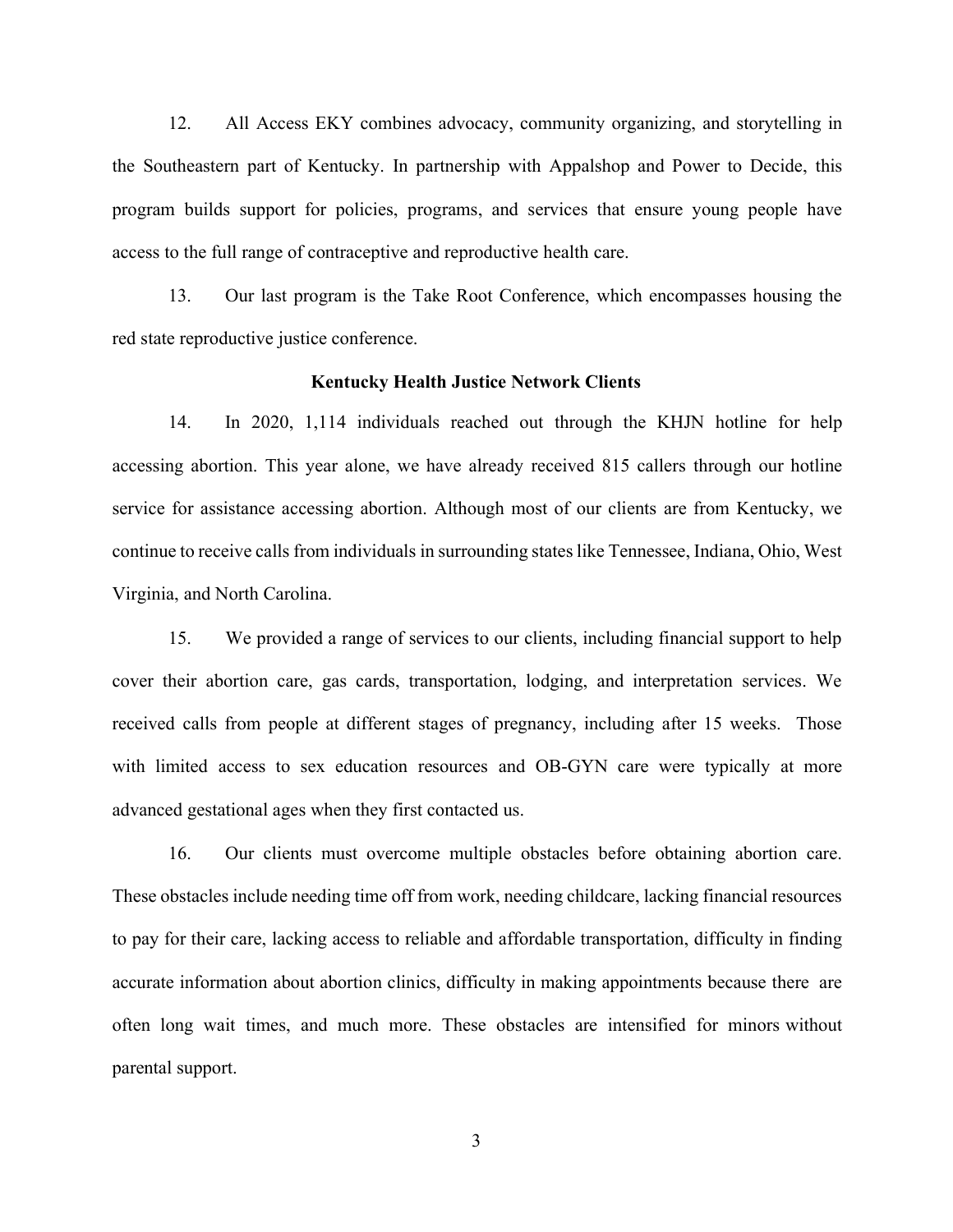17. Some of our clients are close to 22 weeks of pregnancy, the gestational age limit for legal abortion in Kentucky, when they call us. Unfortunately, once a client reaches the gestational limit, they are forced to travel out of state for abortion care, adding more obstacles to receiving care. Some clients are not able to travel out of state because of their limited financial means or other life circumstances.

### Climate of Reproductive Health and Sex Education in Kentucky

18. Once a person is pregnant in Kentucky, the clock begins to run, even if they are unaware of their pregnancy status. There is entrenched opposition to sexual and reproductive health education in Kentucky, motivated by some people's political and religious beliefs. As a result, people grow up not understanding their bodies, let alone the fundamentals of sex and pregnancy. Many of our clients do not recognize that they are pregnant right away because they do not realize that they are at risk, and they are not familiar with the symptoms.

19. There are disparities in access to health care across ethnic, social-economic, and geographical lines within the state. Access to reproductive health care is minimal in rural areas. Most of these disparities have been heightened during the COVID-19 pandemic.

20. At the beginning of the pandemic, health clinics in Eastern Kentucky were shut down, leaving thousands of people without access to resources like contraception and emergency Plan B's.

21. Other factors also prevent vulnerable community members from accessing OB-GYN care, including traumas from sexual assault and a history of being misgendered.

## The Climate of Abortion Access in Kentucky

22. Kentucky continues to be one of the most hostile states to access abortion. Due to restrictive laws in the state, such as waiting period, ultrasound, and state-mandated information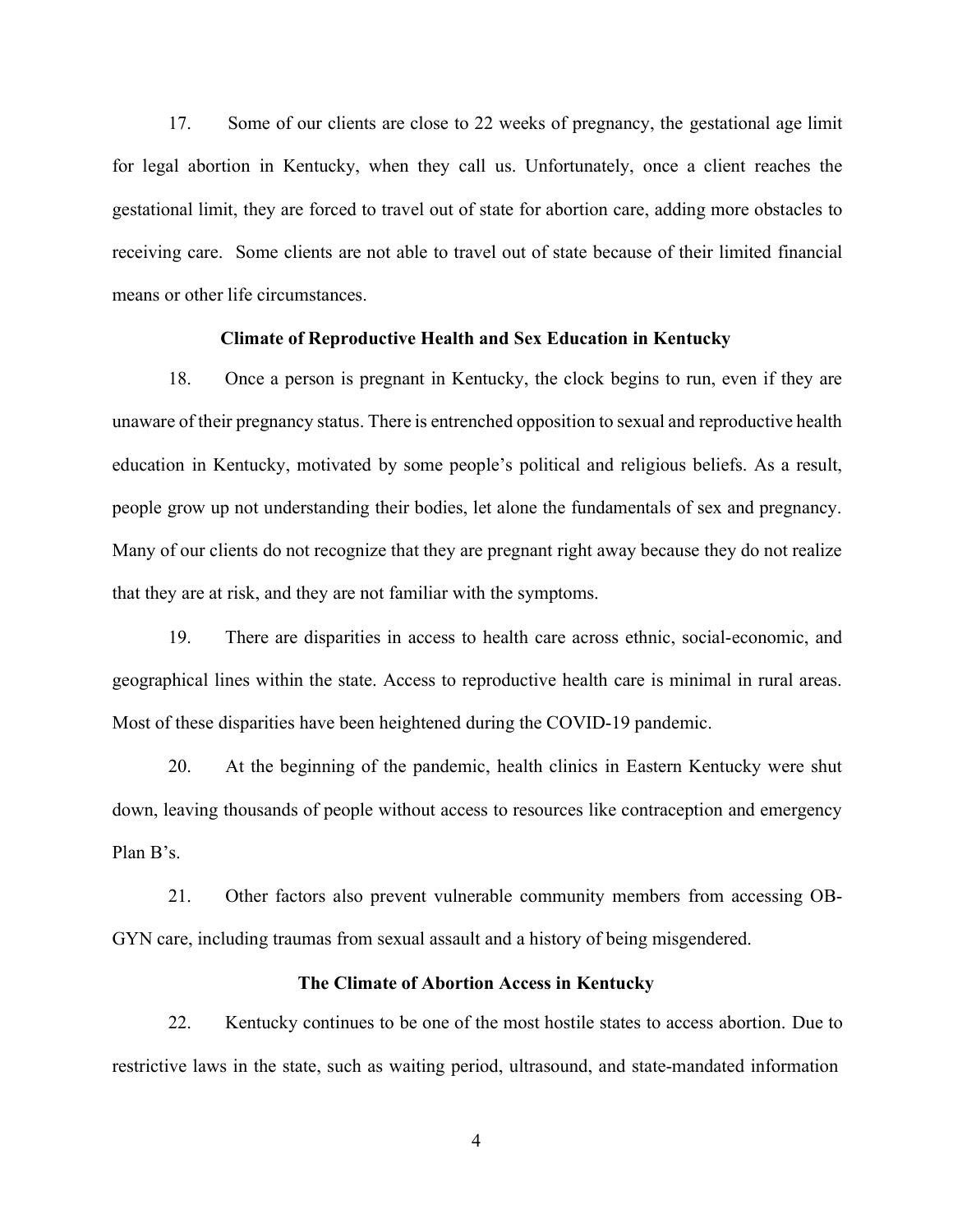requirements, access to abortion care is more scarce and harder to obtain for many. These laws delay access to abortion care and drive up the cost.

23. Kentucky also continues to be an abortion desert state – with only two abortion clinics this forces many of our clients in rural parts of the state to drive two to four hours to receive abortion care.

24. Additionally, our clients continue to deal with the fear and threat of violence from anti-abortion protesters outside the clinic. The reality is that, over time, anti-abortion protesters have gotten worse, and our clients receive no help from local police when they are trying to enter clinics. Recently, a local police officer responsible for maintaining safety and order outside an abortion clinic was found helping protesters harass and demean patients as they tried to make their way through the sea of protesters blocking the doors to the clinic. We cannot depend on local law enforcement to help protect patients, let alone the clinic.

25. Many people in Kentucky will opt to go out of state for care out of fear of being doxed, grabbed, and screamed at by protesters, who continue not to wear a mask during a global pandemic.

# Impact of Pre-Viability Abortion Ban on KHJN Services and Clients

26. I understand that the case before United States Supreme Court will determine whether and to what extent abortion care after 15 weeks remains constitutionally protected.

27. A restriction on pregnancies after 15 weeks would be detrimental to our client's health and safety. Reproductive Justice Organizations across the nation fear that this case will reverse years of progress and revert to a time when people were forced to attempt abortion without medical supervision.